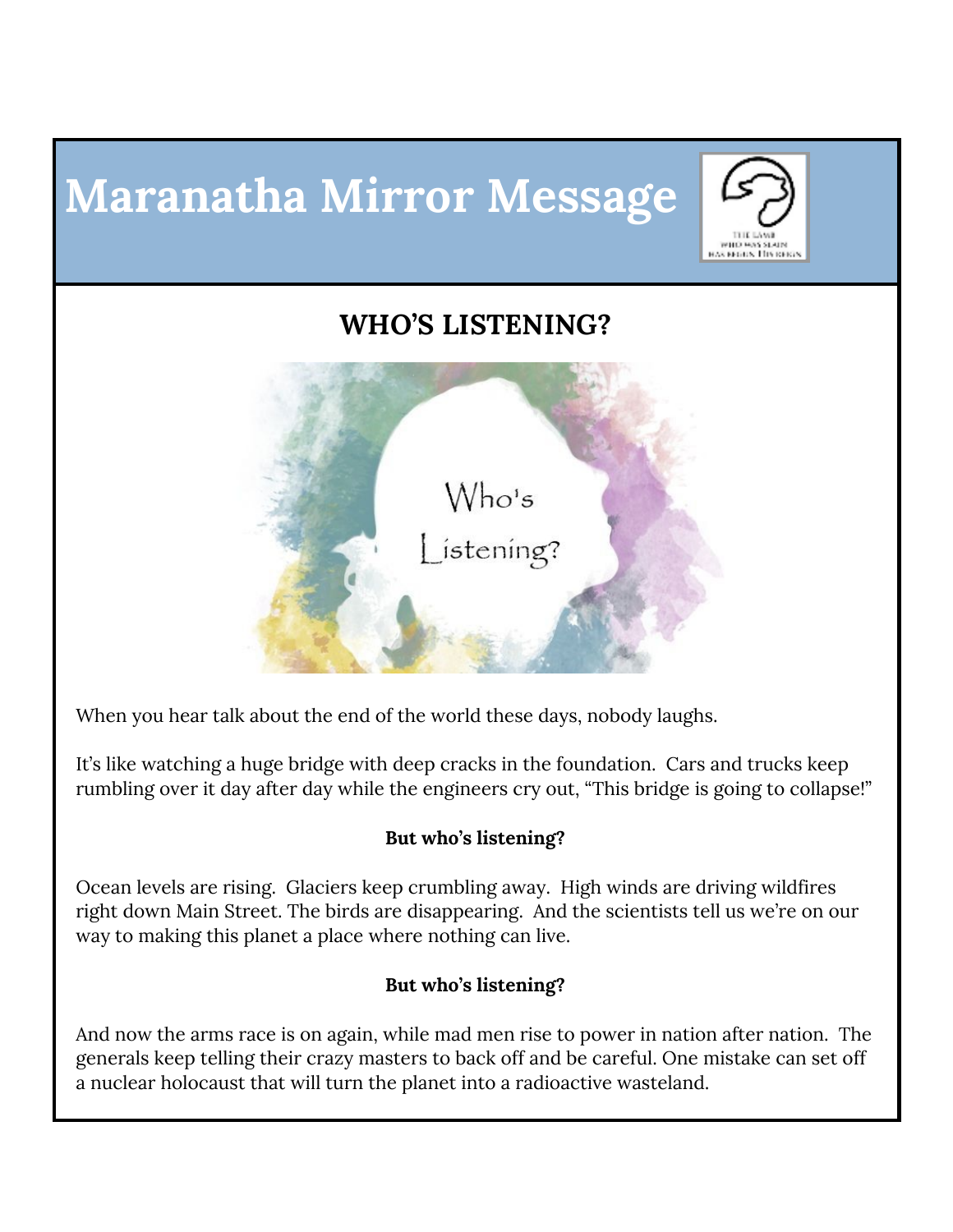#### **But who's listening?**

What the scientists and the generals and all the movers and shakers don't understand is that God is still in charge. Yes, we are approaching the End, but a very different kind of End. The signs of the End are screaming at us on all sides.

#### **But who's listening?**

Jesus told of a time when wars and rumors of wars would accelerate, when famine and earthquake, false prophets and misery would multiply. When persecution would rise to new levels.



### **But who's listening?**

*"Then they will deliver you up to tribulation, and put you to death; and you will be hated by all nations for my name's sake. And then many will fall away, and betray one another, and hate one another. And many false prophets will arise and lead many astray. And because wickedness is multiplied, most men's love will grow cold. But he/she who endures to the end will be saved. And this gospel of the kingdom will be preached throughout the whole world, as a testimony to all nations; and then the end will come.*

*Matthew 24:9-14*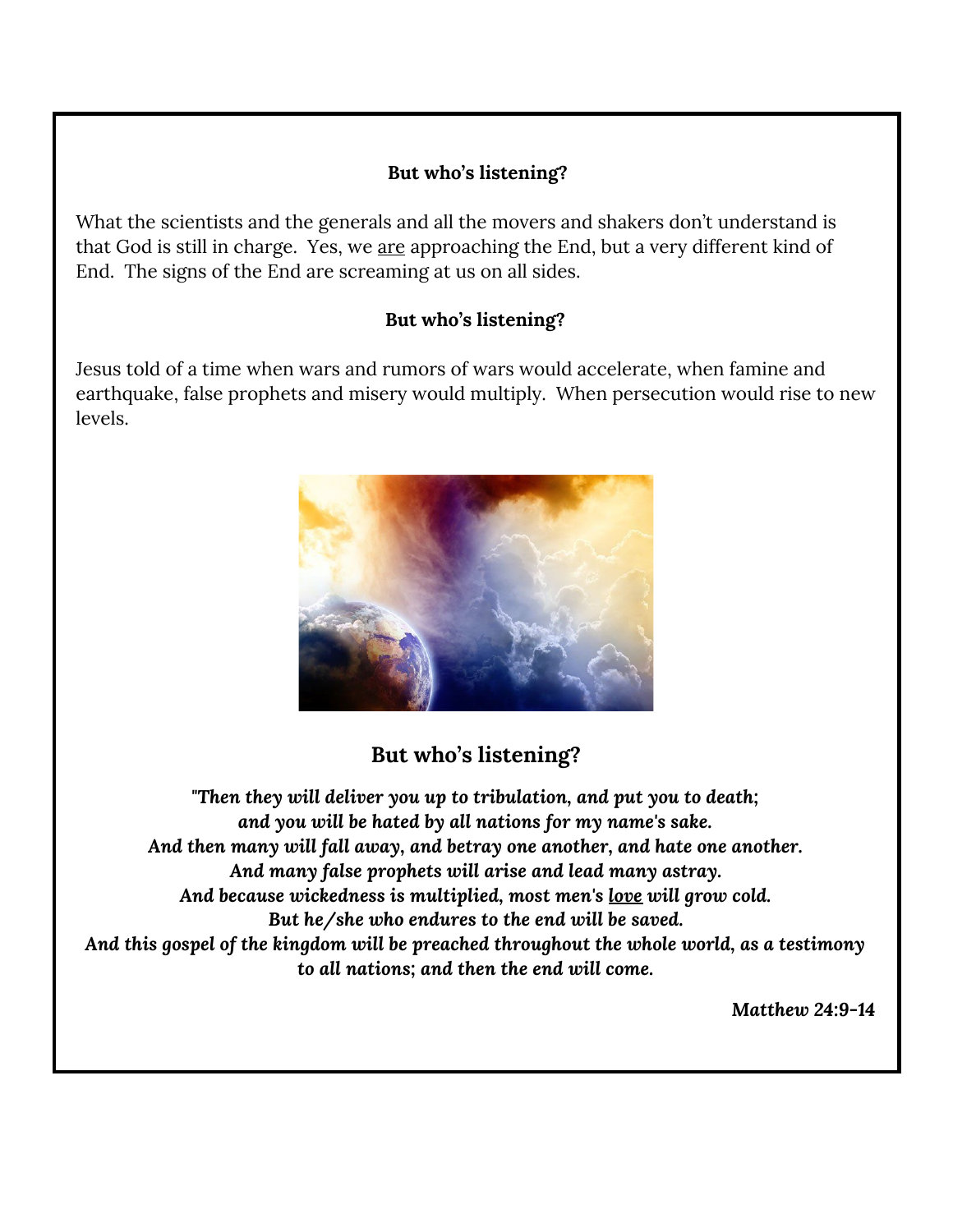The End is coming, not because our stupidity and greed have destroyed the planet. No, the End is coming at a moment designated by the living God as our Day of Accounting---

When God's Word in all its glory breaks into this sad world and begins to make all things new



God has been warning us through his street-level prophets that the time is near. These prophets aren't flying around in Lear jets, wearing fancy clothes, or making a money-pitch on Christian radio. No, they're out among the people. These prophets are flawed like the rest of us. They make some wacky mistakes. But their message is powerful, and we began to hear it in a new way about fifty years ago.

He looked like Fidel Castro sitting on the ground, leaning against a tree with a Bible in his lap. The junkies and dealers were baffled by his presence in the park. What's he up to?

Day after day he would sit in the same spot with his Bible and wait. "What are you doing here?" said the junkies.

"Jesus is coming back within five years."

"What did you say?"

"Jesus is coming back within five years."

Nobody laughed. The dealers and the junkies scratched their heads. There was urgency in his soft voice that made them uncomfortable.

*Jesus is coming back?*

*Are you saying that Jesus actually did rise from the dead?*

*That he's coming back to call us to account?*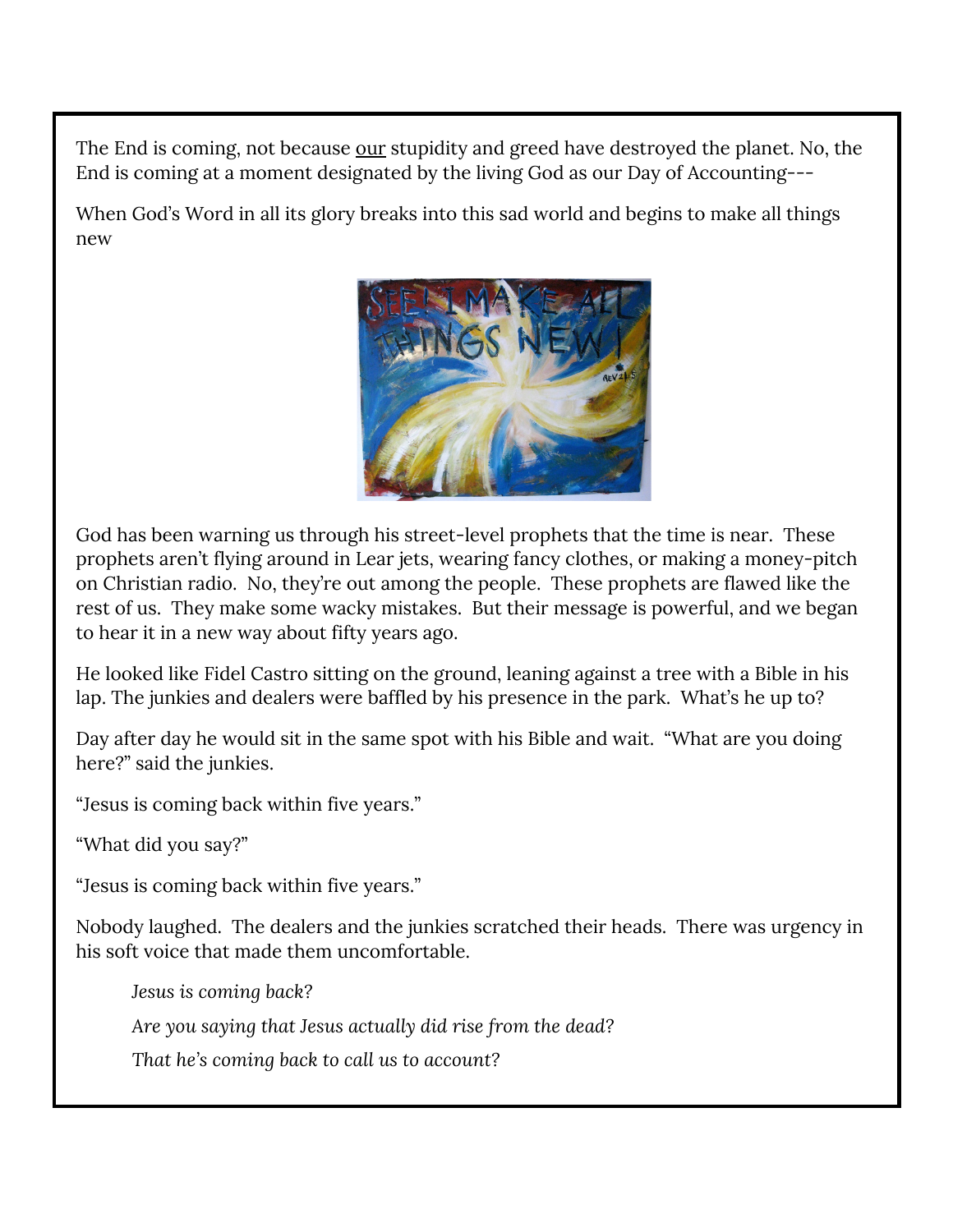*How do you know?*

The stranger made no attempt to prove anything. He put his message out there and let it hang in the air. "Whoever has ears to hear, let them hear!"

Crowds began to gather around this stranger in the park. Soon there were hundreds every day listening to his warnings.

They had heard about Jesus all their lives. But this was the first time anyone ever spoke convincingly about Jesus actually showing up in our lifetime!

"Jesus is coming back within five years!"

Well, the five years passed. Then ten years. Twenty. Half a century has gone by since Brother Ralph first appeared in that park announcing the imminent return of the Lord.

Brother Ralph was just one among numberless heralds of the Kingdom who appeared in city parks, riverbanks, street corners and store fronts, all over the earth for a brief season.

"Jesus is coming back soon!" they cried.

It was a lightning flash of warning.

Then everything went dark again.

Actually, things have been getting darker ever since that brief season of light.

But now, in the growing darkness, the message is coming to us again. Heralds of the Lord's return are again beginning to appear all over the earth.

It's one thing to repeat in a creed that Jesus will come again to judge the living and the dead. Or to sing it in a hymn. It's quite another to know in our spirits that it's actually going to happen----soon!

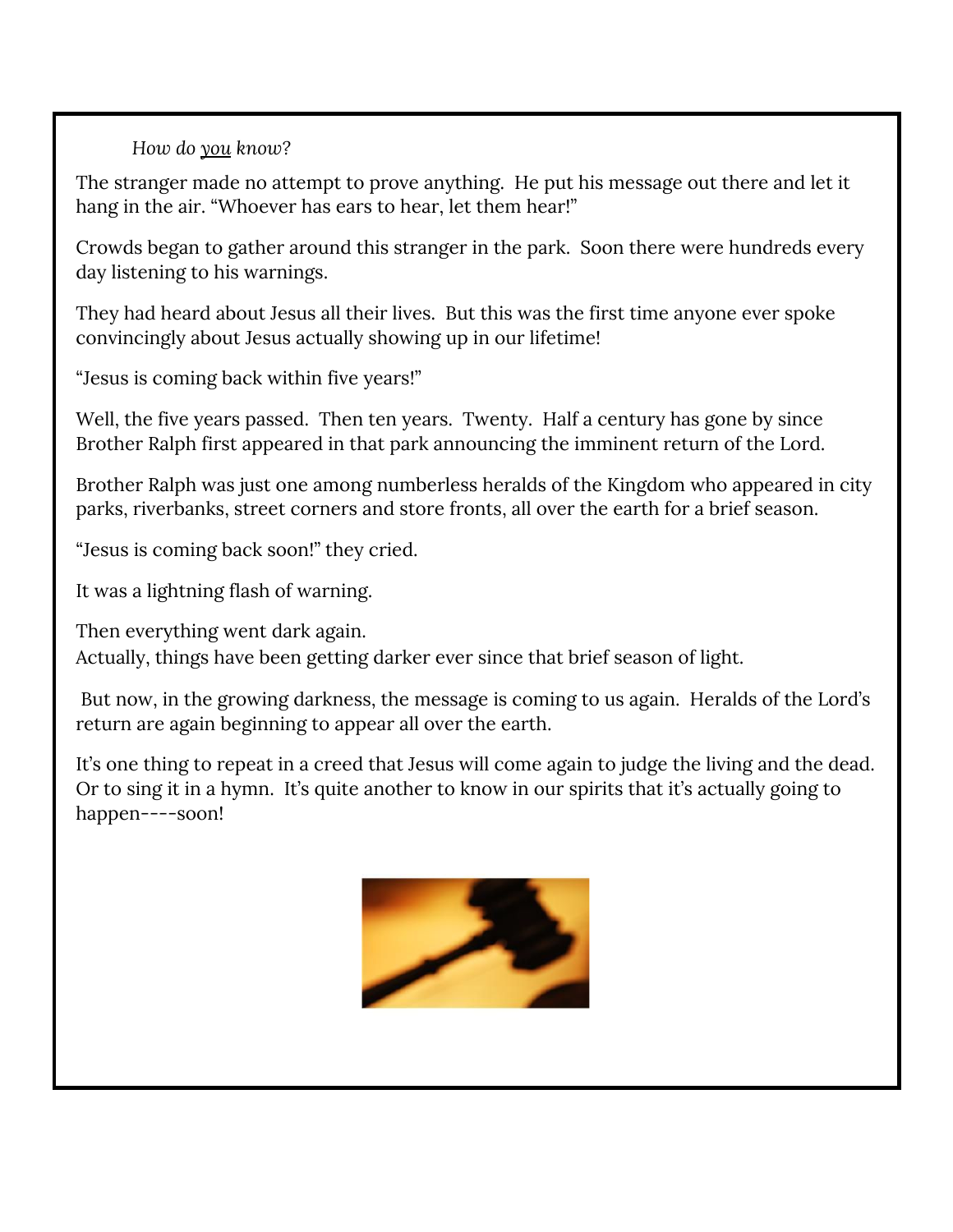These heralds of the Kingdom are calling us to face up to something we already know in our spirits. While the evening news and the weather reports stir in us a vague alarm, we need to look beyond the news and the weather and pay attention to the voice of the Lord echoing in our own spirits.

> "THEN THEY WILL DELIVER YOU UP TO TRIBULATION AND KILL YOU, AND YOU WILL BE HATED BY ALL NATIONS FOR MY NAME'S SAKE. AND THEN MANY WILL BE OFFENDED, WILL BETRAY ONE ANOTHER. AND WILL HATE ONE ANOTHER. THEN **MANY FALSE PROPHETS WILL RISE UP AND** DECEIVE MANY. AND BECAUSE LAWLESSNESS WILL ABOUND, THE LOVE OF MANY WILL GROW COLD. BUT HE WHO **ENDURES TO THE END SHALL BE SAVED.** AND THIS GOSPEL OF THE KINGDOM WILL BE PREACHED IN ALL THE WORLD AS A WITNESS TO ALL THE NATIONS, AND THEN THE END WILL COME. **MATTHEW 24:9-14**

#### **So what's the gospel of the Kingdom?**

The gospel of the Kingdom is all about the arrival of the King who will make all things new.

It's a gospel---good news---because anyone can leave their old life behind right now and step into God's world--- into this new kingdom---and start breathing the air of the world to come.

For the Spirit of the King who will soon make all things new, is already among us to set us free from our misery and teach us how to walk with God.

"Follow me," says Jesus, "and you won't walk in darkness any more.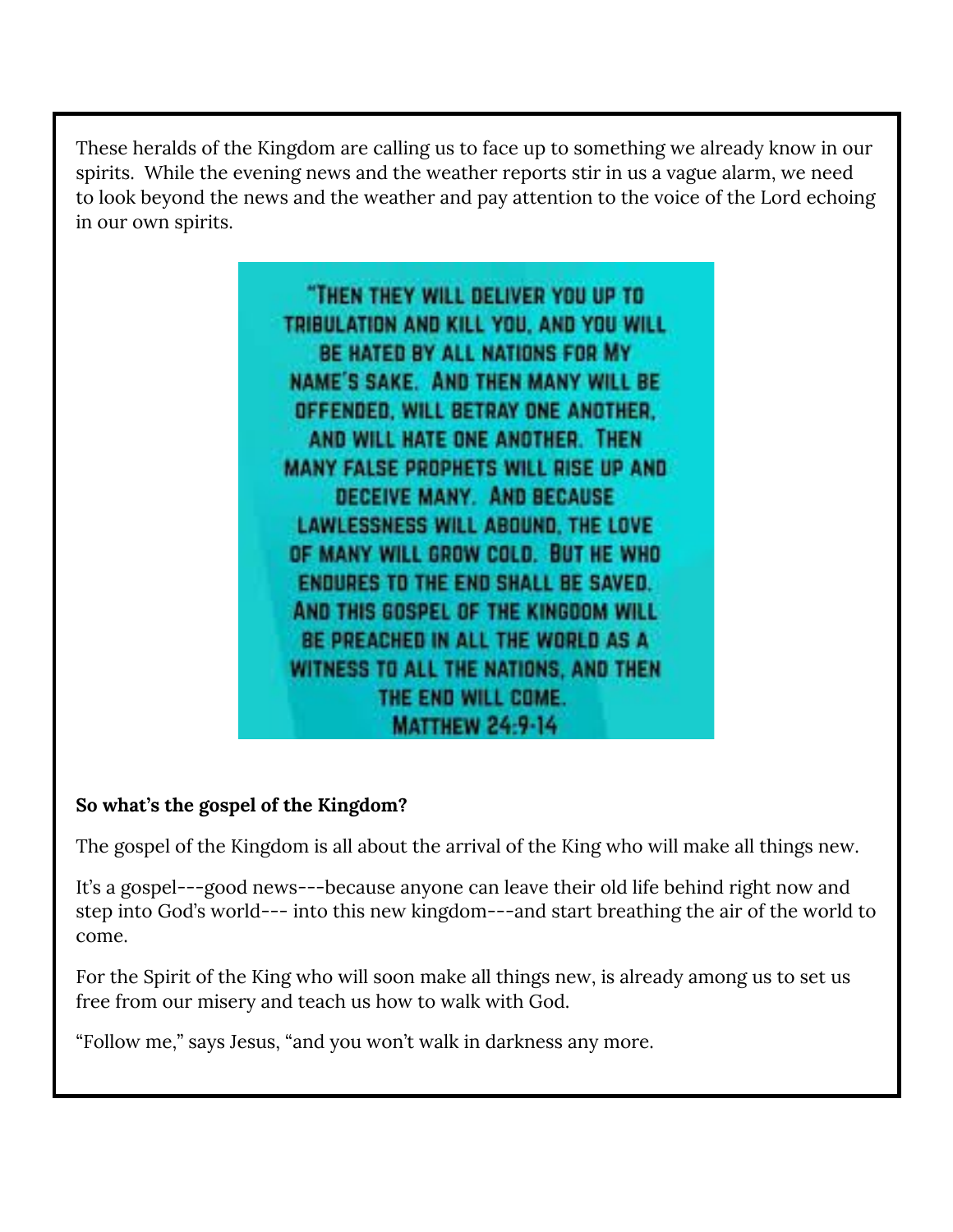You won't be afraid any more. You won't have to hide behind a mask any more."



" I will teach you how to walk with God. I will show you how to do things right. How to love your neighbor as yourself. So that when I return in glory, you will be worthy to inherit the kingdom prepared for you from the foundation of the world."

> *"When the Son of man comes in his glory, and all the angels with him, then he will sit on his glorious throne. Before him will be gathered all the nations, and he will separate them one from another as a shepherd separates the sheep from the goats, and he will place the sheep at his right hand, but the goats at the left. Then the King will say to those at his right hand, "Come, O blessed of my Father, inherit the kingdom prepared for you from the foundation of the world." Matthew 25:31-34*

And what makes you worthy to inherit the kingdom prepared for you from the foundation of the world?

Is it because you got yourself *saved*? Because you *belonged to a church*? Because you *spoke in tongues*?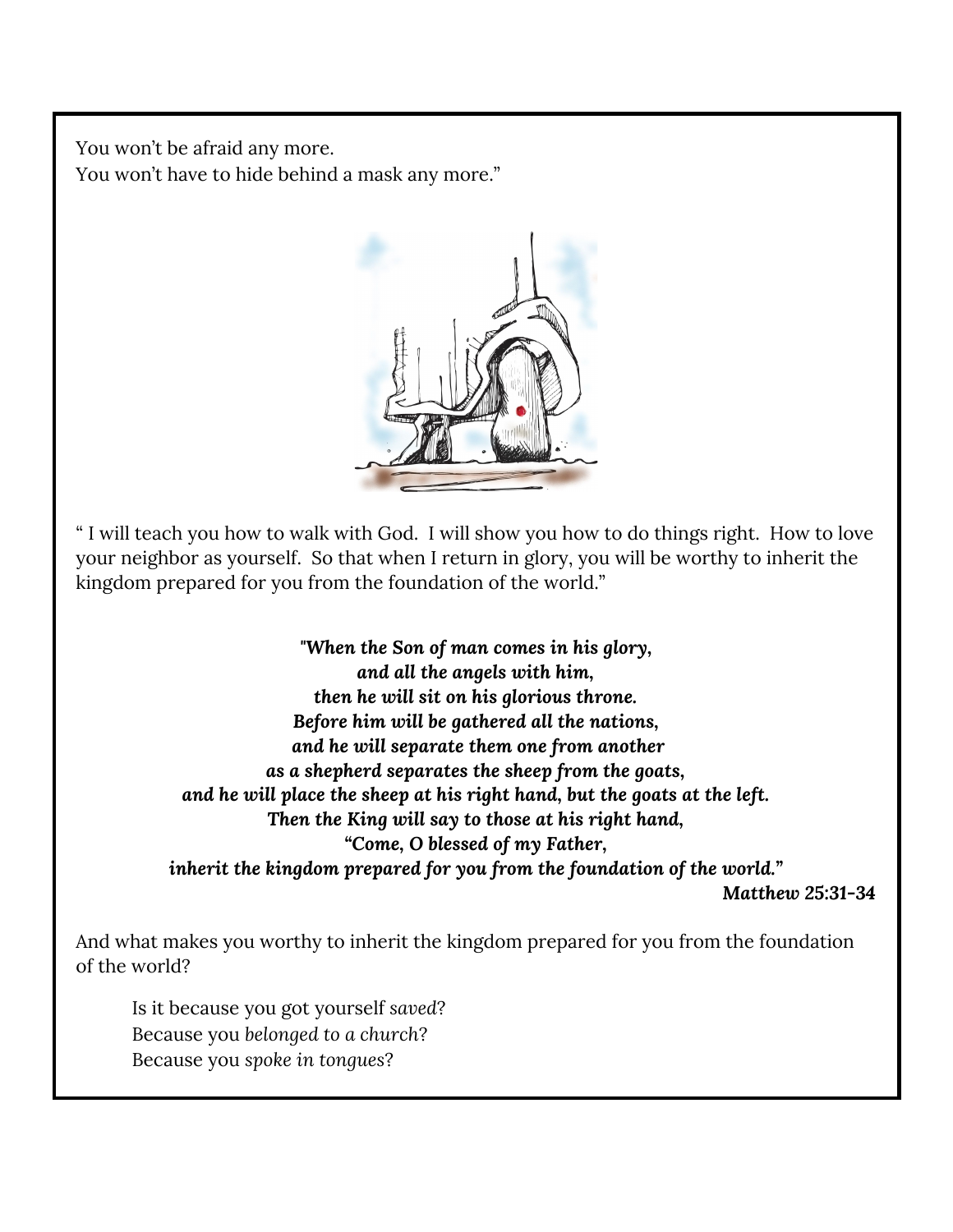Because you *performed signs and wonders*?

No. You will inherit the kingdom prepared for you from the foundation of the world for only one reason: because you lived like a son, a daughter of God—in this way:

*I was hungry and you gave me food, I was thirsty and you gave me drink, I was a stranger and you welcomed me, I was naked and you clothed me, I was sick and you visited me, I was in prison and you came to me.*

*Matthew 25:35-36*

Of course this is how people *who are saved* are supposed to live.

This is how people *who belong to a church* are supposed to live.

This is how people w*ho speak in tongues* are supposed to live.

This is how people *who perform signs and wonders* are supposed to live.

*I was hungry and you gave me food, I was thirsty and you gave me drink, I was a stranger and you welcomed me, I was naked and you clothed me, I was sick and you visited me, I was in prison and you came to me.*



Not only are we *commanded* by our Lord to live like that, we are *empowered* by our Lord to live like that.

When God pours out his Spirit upon us, it's not so that we float up there on a fuzzy cloud and pretend to be "heavenly magicians," with our signs and wonders and charismatic gifts.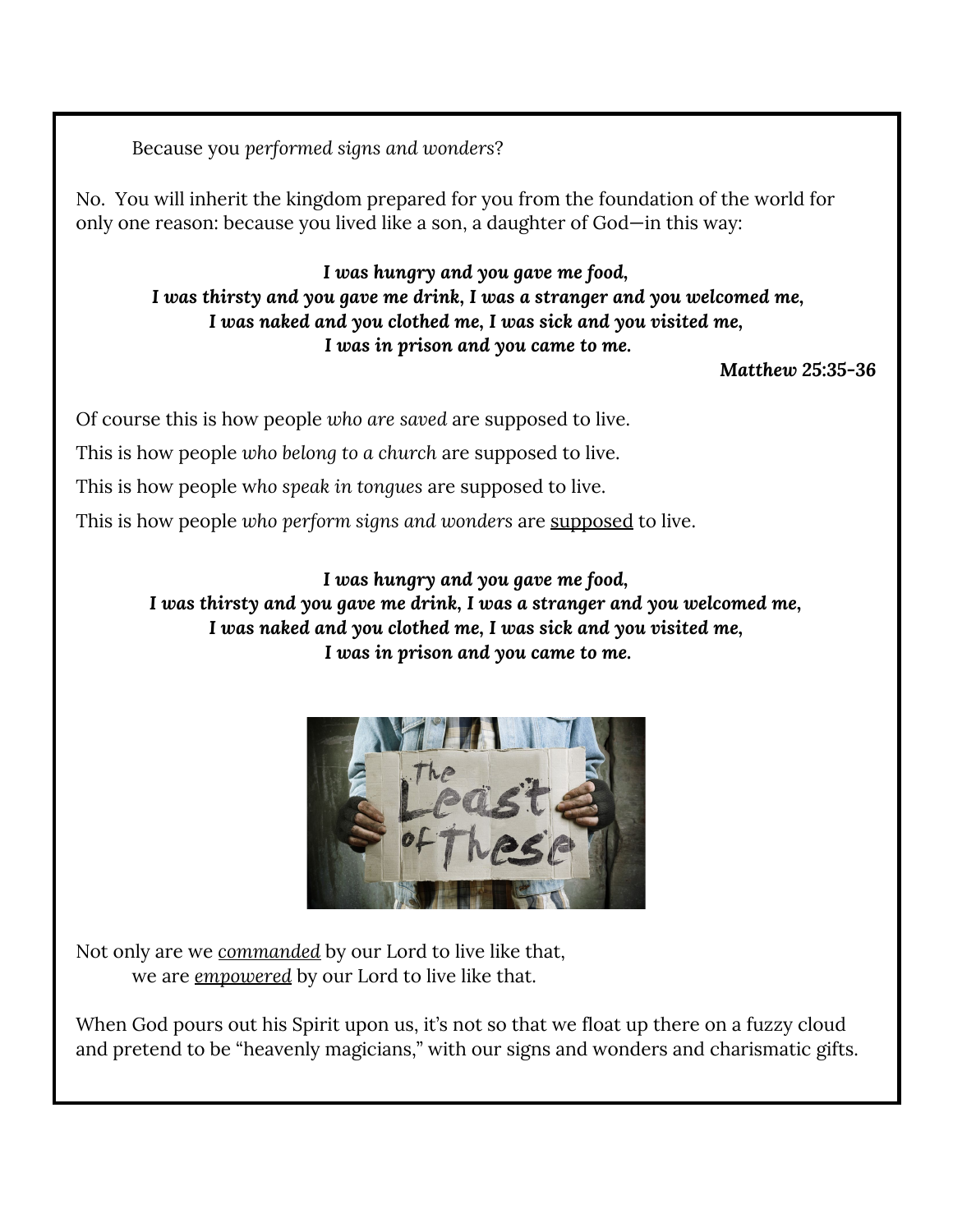No, God gives us his Spirit so that we can walk in the footsteps of the Master.

So that we can be there for the needy ones,

the forgotten ones that God sends across our path.

The good news is that the one who died on that cross for our sins, and rose from the dead as the Firstborn of the New Creation, will soon arrive to make all things new.

But before he can make all things new, Jesus will first call us all to account.

*From Revelation 22*

*And he said to me, "Do not seal up the words of the prophecy of this book, for the time is near. Let the evildoer still do evil, and the filthy still be filthy, and the righteous still do right, and the holy still be holy." "Behold, I am coming soon, bringing my recompense, to repay every one for what he has done. I am the Alpha and the Omega, the first and the last, the beginning and the end." Blessed are those who wash their robes, that they may have the right to the tree of life and that they may enter the city by the gates. Outside are the dogs and sorcerers and fornicators and murderers and idolaters, and every one who loves and practices falsehood.*

The hour is late.

It's time for us to wash our robes in the blood of the Lamb.

To clear out the clutter.

To focus our lives on the one thing needful:

The Kingdom prepared for us from the foundation of the world.

The door to that Kingdom is open now.

The Lord of that Kingdom is in our midst.

The power of heaven is closer than our own breath.